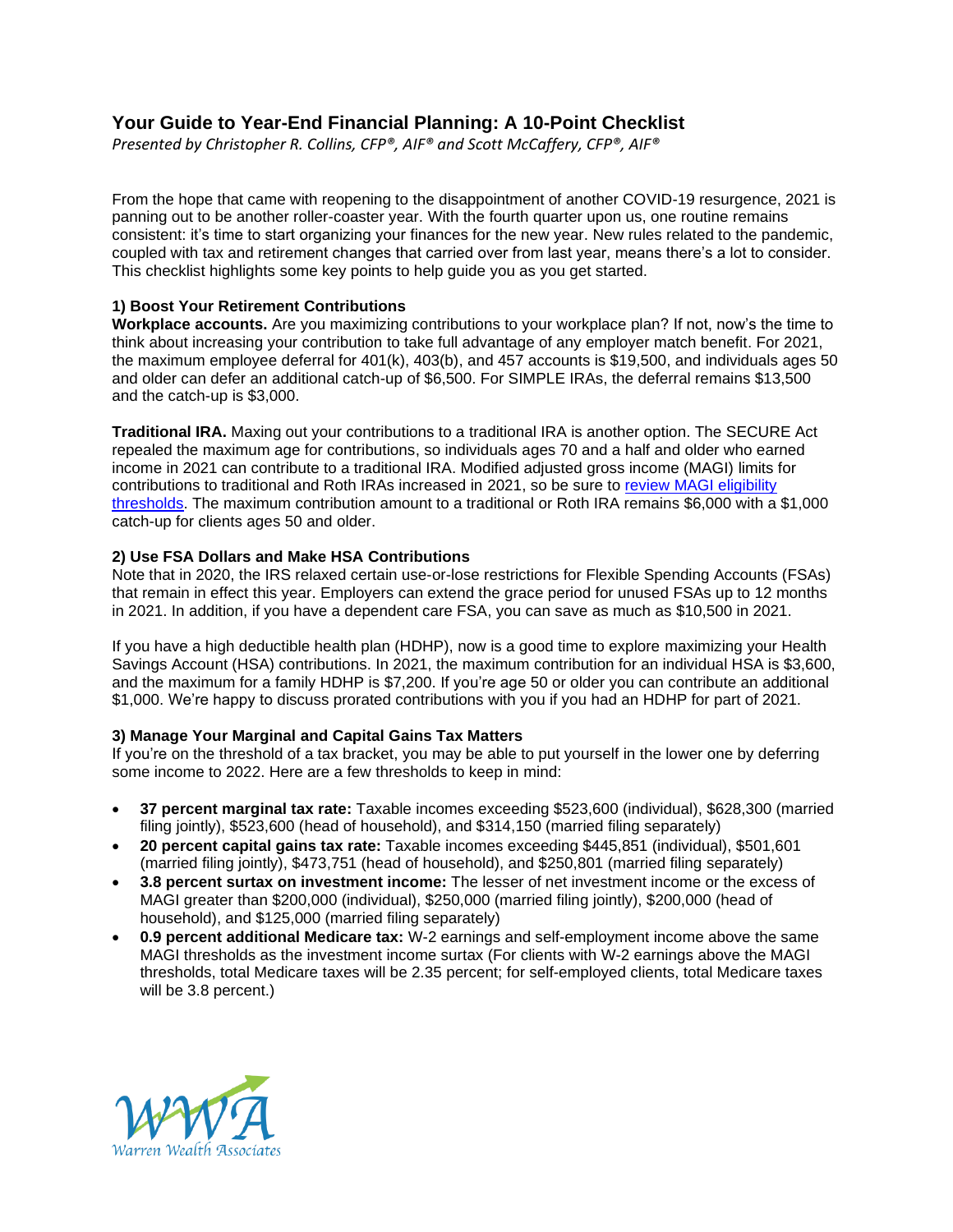## **4) Pay Attention to American Rescue Plan (ARP) Details**

This statute, signed into law by President Biden in March 2021, changed the Child Care Tax Credit and the Child and Dependent Care Credit (for 2021 only). It also changed the taxation of unemployment compensation and canceled student debt.

- **Child Tax Credit:** In July 2021, the IRS began issuing 50 percent of this credit in six monthly advanced payments. Payments are based on 2020 income, so if your income increased in 2021, keep in mind you may need to reconcile the advanced payments. Be sure to review your [eligibility](https://www.irs.gov/credits-deductions/advance-child-tax-credit-payments-in-2021) for the [credit.](https://www.irs.gov/credits-deductions/advance-child-tax-credit-payments-in-2021)
- **Child and Dependent Care Credit:** In 2021, the credit is fully refundable. If your family earns less than \$125,000 annually, you may claim a 50 percent refundable credit on care expenses of \$8,000 for one child or dependent or expenses of \$16,000 for two or more children or dependents.
- **Unemployment compensation:** In 2020, \$10,500 of unemployment benefits were exempt from income tax. This exemption does not apply in 2021, so if you received benefits but didn't have taxes withheld, it's possible you may owe taxes.
- **Canceled student debt:** Under the ARP, you won't owe taxes on student loans that are canceled or forgiven between 2021 and 2025. This relief applies to both federal and private loans.

## **5) Rebalance Your Portfolio**

Reviewing your capital gains and losses may reveal tax planning opportunities, such as harvesting losses to offset capital gains.

## **6) Make Your Charitable Giving Payoff**

The CARES Act above-the-line deduction was extended to 2021, meaning you can deduct up to \$300 per person (\$600 if you file jointly) for cash charitable contributions. If you itemize, the deduction of up to 100 percent for all cash charitable contributions is available in 2021. (**Please note:** This deduction doesn't apply to cash contributions made to donor-advised funds or private, nonoperating foundations).

Qualified charitable distribution (QCD) rules haven't changed, so if you're older than 70 and a half, you can make a QCD of up to \$100,000 directly to a charity; if you're married and filing jointly, you may exclude up to \$100,000 donated from each of your and your spouse's IRA.

## **7) Form a Plan for Stock Options**

If you hold stock options, it's a good idea to develop a strategy for managing your current and future income. As part of this, be sure to have your tax advisor prepare an alternative minimum tax (ATM) projection. Keep in mind, ATM exemption limits increased in 2021 to \$73,600 for single tax filers and \$114,600 for married joint filers. If you're thinking about exercising incentive stock options, you may want to wait until January 2022 if, depending on your ATM projections, there's any tax benefit to waiting.

## **8) Prepare for Estimated Taxes and RMDs**

- Under the SECURE Act, if you reached age 70 and a half after January 1, 2020, you can wait until you turn 72 to start taking RMDs. RMDs are required in 2021.
- If you took coronavirus-related distributions (CRDs) from your retirement plan, we can review the repayment option you chose in 2020. Remember, the choice not to repay all of a CRD in 2020 is irrevocable.
- If you took a 401(k) loan after March 27, 2020, you'll also need to establish a repayment plan and confirm the amount of accrued interest.